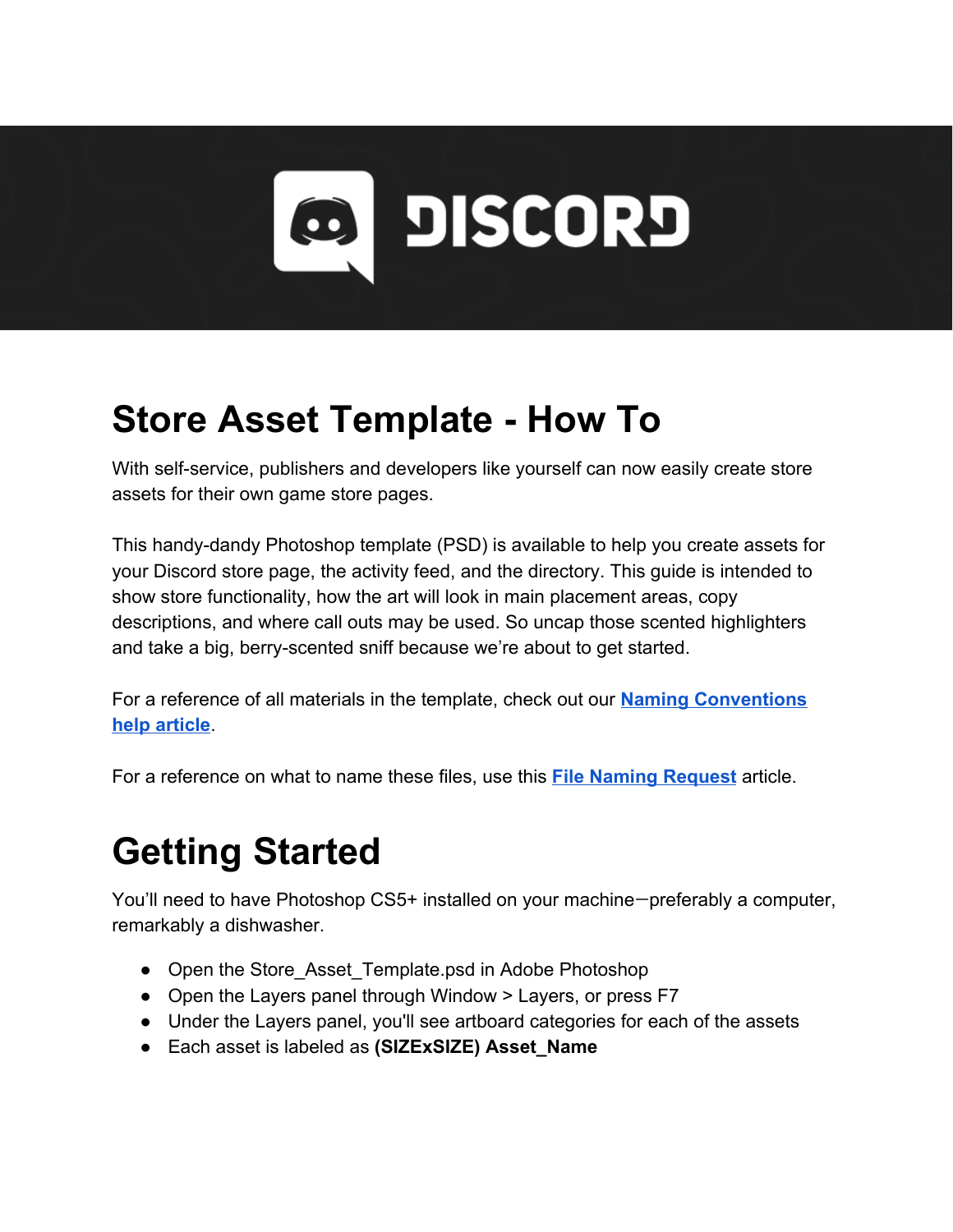# **Adding Assets**

To add assets, you'll need to have your image ready for import as a PNG / JPG image file. Get your EPUB's outta here.

- Double click on th[e](https://helpx.adobe.com/photoshop/using/create-smart-objects.html) **[Smart Object Layer](https://helpx.adobe.com/photoshop/using/create-smart-objects.html)**
- Within this .PSB file, you'll be able to add art to the green Art Layer. Feel free to turn off the example layer for final render
- Once you're happy with the art in this PSB, press **CTRL/CMD+S** to save out the .PSB file and return to the master document

### **Exporting Assets**

When exporting assets, you can export all of them at once using the built in **Artboards to Files** tool.

- Select all Artboards in your layer panel.
- Go to File > Export > Artboards to Files
- Select a destination to save your new files
- Make sure there is no **File Name Prefix** set
- Select **Artboard Content Only**
- Check the box for **Export Selected Artboards**
- Check the box for **Include Background in Export**
- From the dropdown, selected File Type: **PNG-24**

Now that you've blown on that export dandelion and let your assets fly, you're ready to water the seeds and watch your game grow in the freshly fertilized, Discord Store soil.